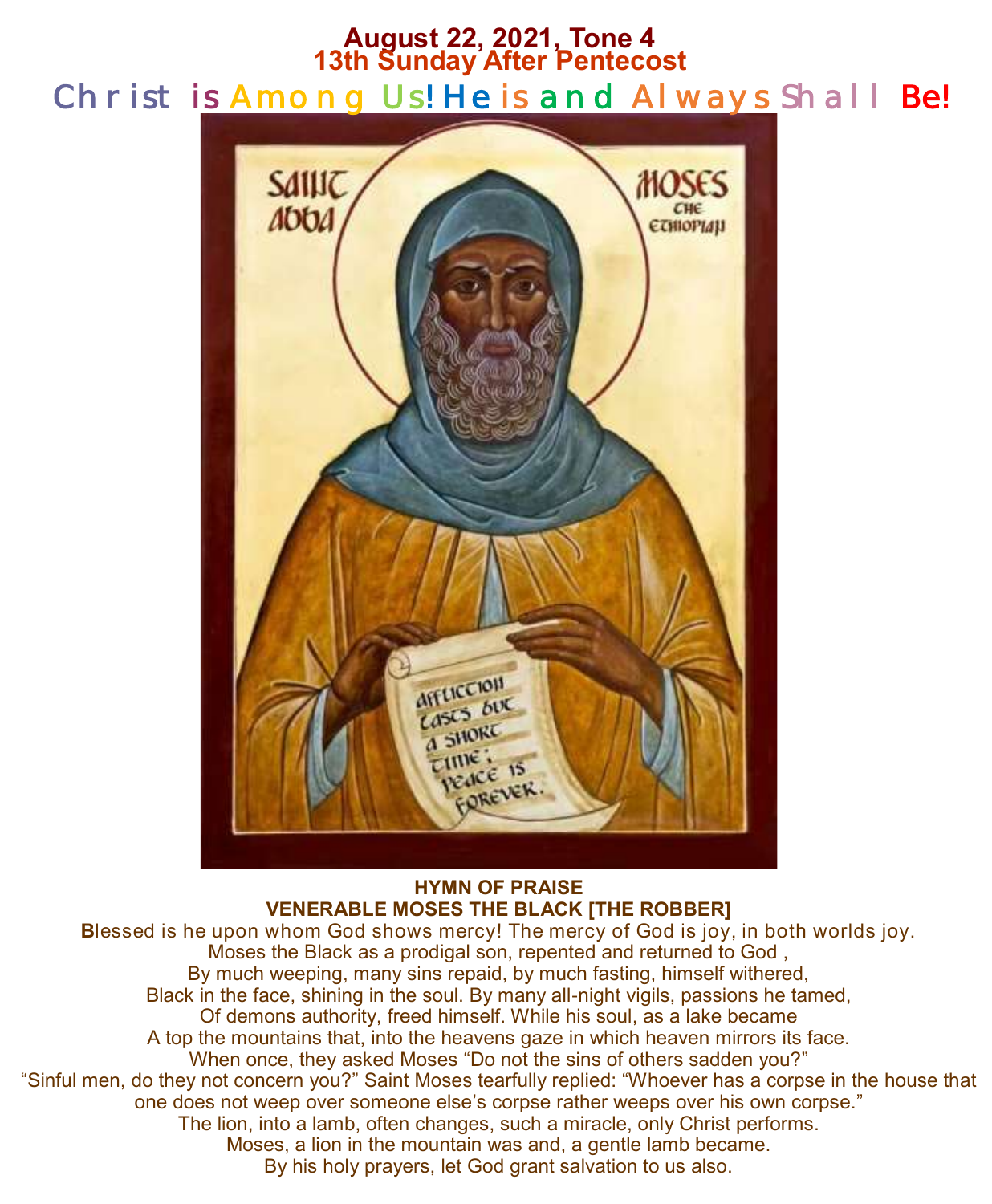**Holy Protection of Mary Byzantine Catholic Eparchy of Phoenix Bishop: His Grace John Pazak C.Ss.R**

**Our Lady of Perpetual Help Byzantine Catholic Church 1837 Alvarado Dr. NE, Albuquerque, NM 87110 Parish office: (505) 256-1539**

**Father Artur Bubnevych, Pastor Rectory (505) 268-2877 abbaolph@gmail.com** 

**Father Christopher Zugger pastor emeritus (505) 256-1787 Frchris.zugger@gmail.com www.frchriszugger.com** 

**Father Tyler Strand (516) 661-0883 tylerastrand@yahoo.co.uk**

Our Gifts to the Lord

### May the Lord Bless your kindness and generosity to His House!



### **OFFICE HOURS:**

Monday—Friday 10:00 am—4:00 pm Thursday OFF

**THEOSIS:** 2nd & 4th Thursday Bible Study 6:45 pm / Zoom

### **Advisory Board**

Fr. Chris Zugger, Dan Riley, Rafael Plut, Jeff Brewer, Michael Grega, Alicia Wells

# **Finance Council**

Matthew Blain, Maria Alden

### **Confession (Mystery of Reconciliation**):

9:15—10:00 am on Sundays, before or after weekday Liturgies, or by appointment with Father

### **Mysteries of Baptism/Chrismation/ Eucharist**:

Must be arranged three months in advance.

(Pre-Jordan requirement)

#### **Mystery of Crowning:**  Must be arranged six months in advance (Pre-Cana requirement)

**Sick and Shut-Ins:** It is the family's responsibility to notify the parish office when a parishioner is in the hospital or confined to home because of sickness or old age. Father will bring the confined person the Holy Mysteries on a regular basis. It is recommended that one receive the Anointing of the Sick before any major surgery. Please don't let the priest be last to know that someone is ill!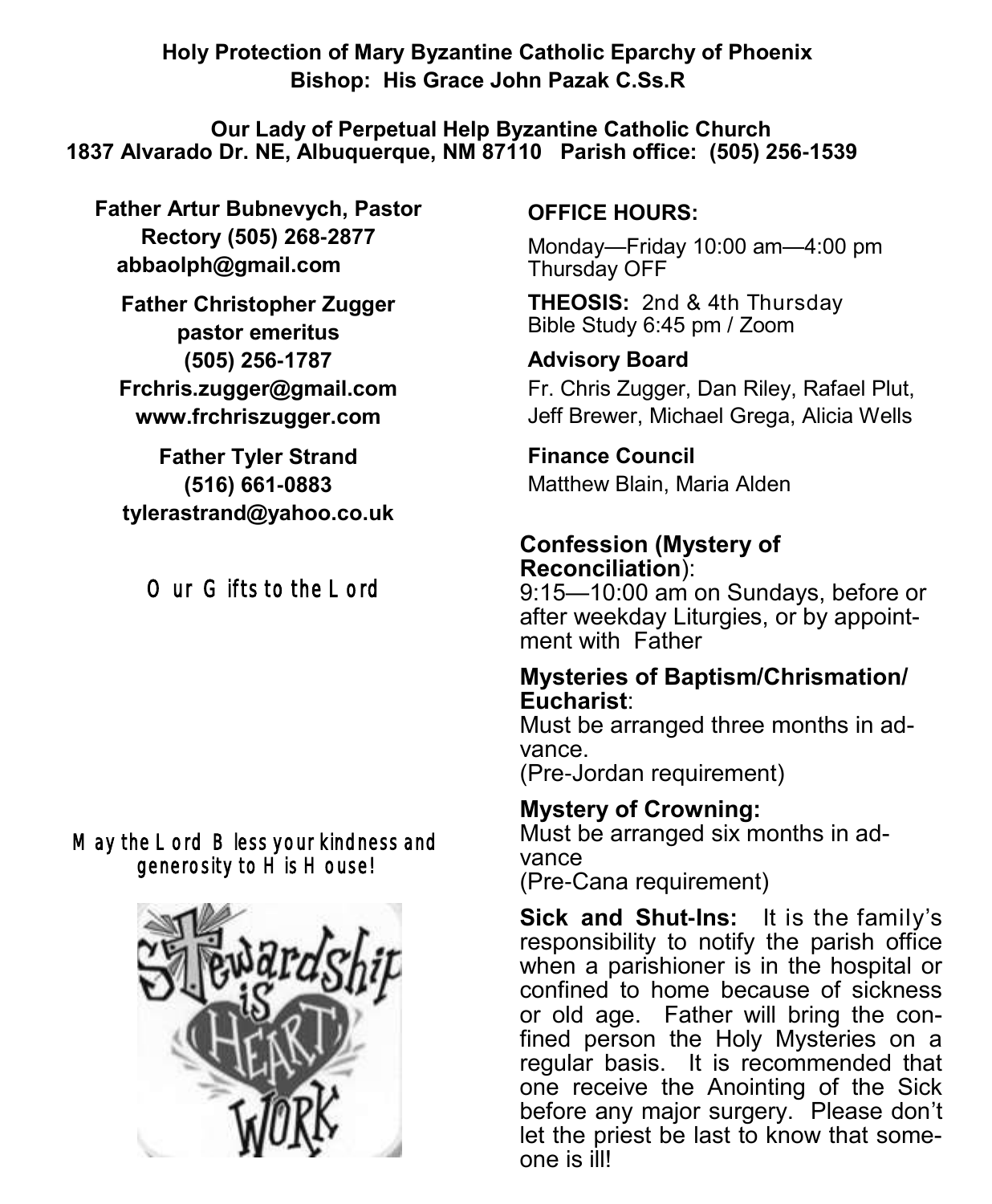Welcome to our Church! If you are looking for a spiritual home, contact Father Artur/Fr Chris or the office staff for more information. God bless you!

### *1 Cor 16:13-24; Mt 21:33-42*

| Live streaming<br>through<br>YouTube | 9:30 am Rosary & Confessions<br>10:00 am Matins with Procession around the Church with the Burial Shroud of Our<br>Lady / Divine Liturgy / Blessing of Flowers<br>Divine Liturgy for Parish Family, Benefactors and Friends<br>Eternal Lamp: Health of Father Chris |  |
|--------------------------------------|---------------------------------------------------------------------------------------------------------------------------------------------------------------------------------------------------------------------------------------------------------------------|--|
| Aug 23 Mon                           | Lupus Martyr / 2 Cor 12:10-19; Mk 4:10-23                                                                                                                                                                                                                           |  |
|                                      | No Liturgy                                                                                                                                                                                                                                                          |  |
| Aug 24 Tue                           | Eutyches Bishop Martyr / 2 Cor 12:20--13:2; Mk 4:24-34                                                                                                                                                                                                              |  |
|                                      | No Liturgy                                                                                                                                                                                                                                                          |  |
| Aug 25 Wed                           | Return of the Relics of Bartholomew Apostle; 2 Cor 13:3-13; Mk 435-41                                                                                                                                                                                               |  |
|                                      | 4:30-5:45 pm Philokalia Prayer and Discussion Group<br>No OLPH Devotions / No Liturgy                                                                                                                                                                               |  |
| Aug 26 Thu                           | Adrian and Natalie Martyrs / Gal 1:1-10 & 1:20-2:5; Mk 5:1-20                                                                                                                                                                                                       |  |
|                                      | 6:45 pm THEOSIS                                                                                                                                                                                                                                                     |  |
| Aug 27 Fri                           | Poemen Venerable / Gal 2:6-10; Mk 5:22-25 & 35:6:1                                                                                                                                                                                                                  |  |
|                                      | 9:00m am Prayer & witness in front of abortion clinic on San Mateo<br>No Liturgy                                                                                                                                                                                    |  |
| Aug 28 Sat                           | Moses the Ethopian Venerable / 1 Cor 4:1-5; Mt 23:1-12                                                                                                                                                                                                              |  |
|                                      |                                                                                                                                                                                                                                                                     |  |
| Aug 29 Sun                           | 14th Sunday After Pentecost / Beheading of John the Baptist<br>1 Cor 1:21-2:4; Acts13:25-33 / Mt 22:1-14; Mk 6:14-29                                                                                                                                                |  |
|                                      | 4:00 pm Great Vespers (YouTube Live)<br>Hebrew Scriptures for Sunday: Numbers 25:1-9; Samuel 16:12-23; Isaiah 28:14-22<br>5:00 pm Divine Liturgy / God's Blessing on Brianna by Gloetzners                                                                          |  |
| Live streaming<br>through<br>YouTube | 8:30 am Rosary; 9:00 am Matins, Confessions<br>10:00 am Divine Liturgy for Parish Family, Benefactors and Friends<br>Eternal Lamp: Open                                                                                                                             |  |

**YOUTUBE LIVE-STREAMING**: OLPH Sunday / Holy Day Liturgies are available on YouTube. The link is <u>https://youtube.com/c/olphmedia</u>. Please click the "Subscribe" button to make it easier for you to find the channel in the future. Please, send your feedback about the quality of the live stream / comments / suggestions to Dan Riley: [riley.dan@gmail.com](mailto:riley.dan@gmail.com)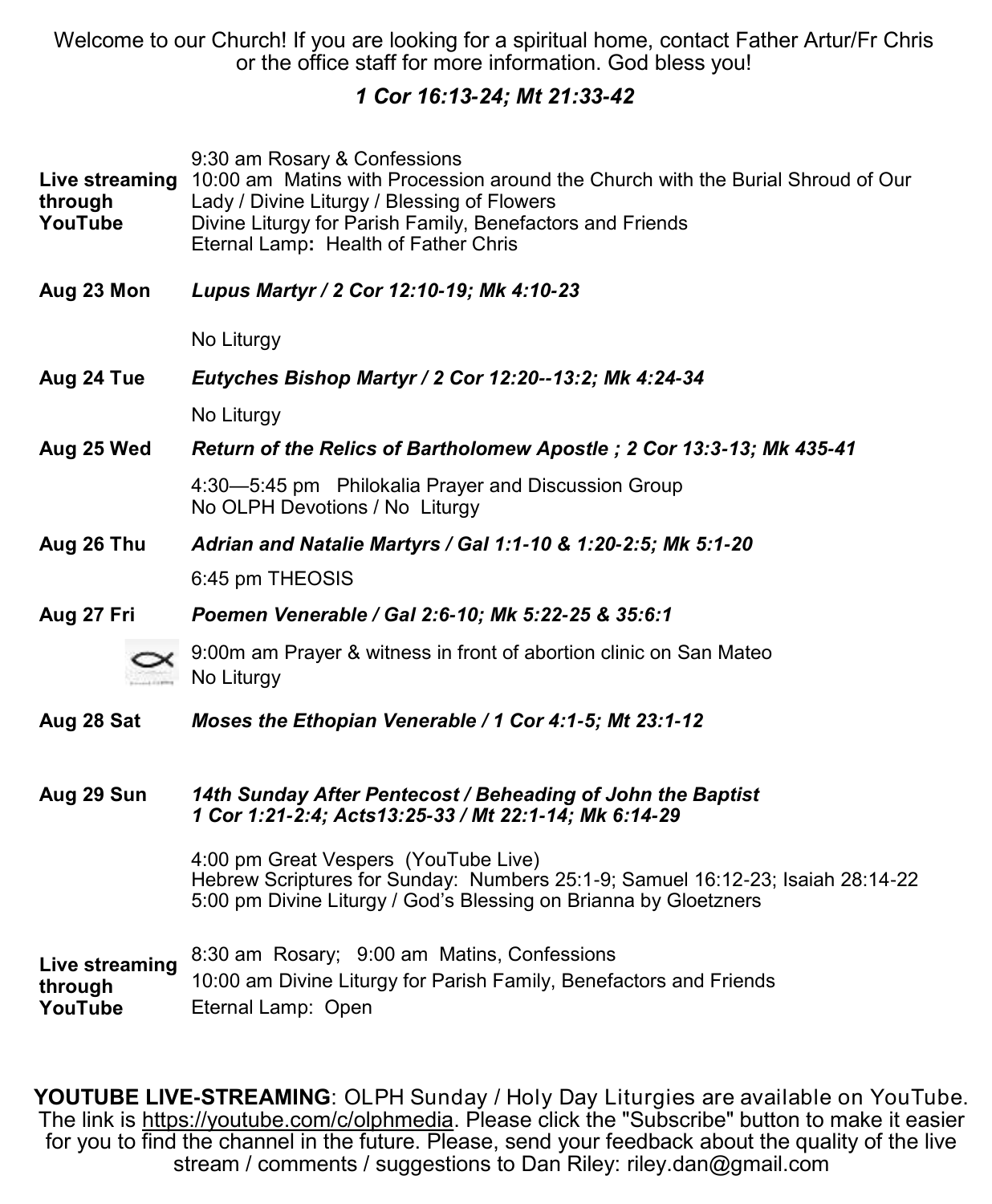### **Remember Those Who Request Our Prayers:**

Physician and Help of Those in sickness, Redeemer and Savior of the infirm; O Master and Lord of all, grant healing to your servants. Be clement, show mercy to those who have sinned much, and deliver them, O Christ, from their Iniquities, that they may glorify your might divine

Sharif Rabadi Jenny Ford Priscilla Hughes Marilyn Fore Sven & Barbara Svensson Laurie Bienz Brent Dodson-Sands John Alden Lara Davis Philip Leahy Marcie Dark

Buster Miscusi Harry & Barbara De Lap Irene Bradley Soriah Chavez Abraham Haddad Olga Bodnar Marianne Gerace Lori Medina Michael Baron Gabriel Preisler Todd Bailey Fr Tyler Strand

Paola Terlaza Ruth Sousa Linda Granci Vicki Frank **Christopher** Barlow Tracy McTernan Scott Fafrak Jordan Smith Rebecca Baia Janet Worthington Patti Klinkovsky Fr Chris Zugger

## **Intentions of the Rosary:**

1st Decade: Help for persecuted Catholics, especially in communist and Islamic states

2nd Decade: Spiritual and physical growth of our parish and the Byzantine Catholic Church

3rd Decade: Increase in vocations to priesthood, diaconate, and consecrated life to serve the Byzantine Catholic Church 4th Decade: Repose of the souls who have no one praying for them

5th Decade: Healing of the sick in body, mind and soul

#### **Holy Father's Intentions for August The Church**

Let us pray for the Church, that She may receive from the Holy Spirit the grace and strength to reform herself in the light of the Gospel.



Vocation Icon Today: Davidson-T alley Family Next Sunday: Carol Donlin

"The stone which the builders rejected has become the cornerstone. This is the work of the Lord, and a marvel in our eyes." The unfaithful servants had the kingdom of God taken from them. Today, our Church needs faithful servants who would answer his calling to marriage, holy orders and the monastic life to bring the kingdom of God to all. Are you being called to discern a religious vocation as a faithful servant? If so, contact the Vocations Office at 206-329-9219 or email: [vocations@ephx.org](mailto:vocations@ephx.org%20)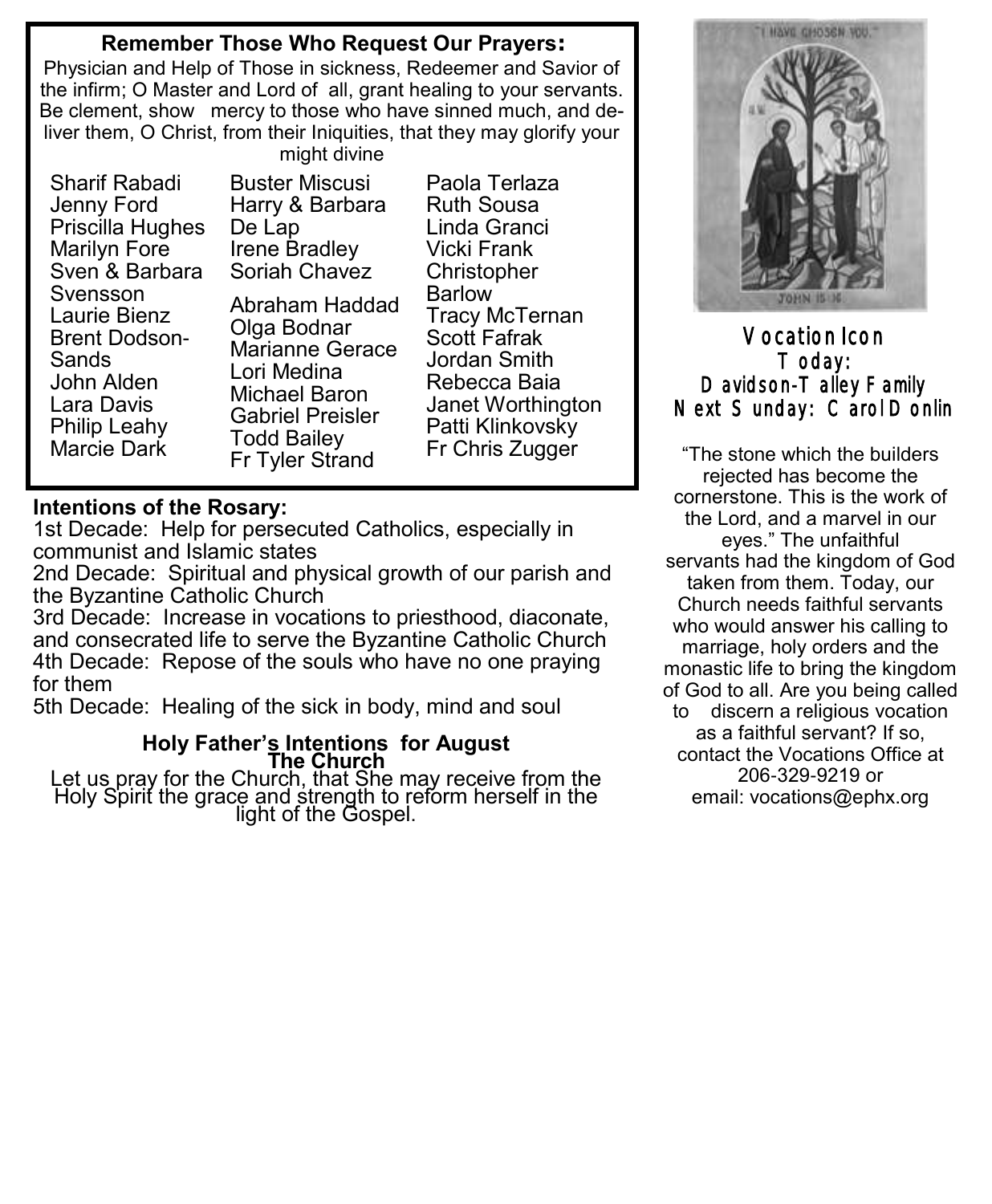### **August 29, 2021**

Cantor: Andrea Riley Reader: Michael Wells Altar Server: Michael Grega Trojca: Eva Riley & Quintin Fedorowich Counters: Rafael Plut, Ann Rajala

#### **Propers for 8/29/2021 14th Sunday after Pentecost & Beheading of St John the Baptist Tone 5**

**Troparion (Tone 5)-** 146 **Troparion (Baptist) -** 355 *v. Glory...*  **Kontakion (Baptist) -** 356 *v. Now & Ever...* **Theotokion** - 406 **Prokeimenon & Alleluia -** 148 & 357 **Our Father -** 70 **Communion Hymn -** 80 & 357 [E]

**OLPH Prayer Warriors** 

Sunday (Zoom). Send your prayer requests to Patricia at pocb@unm.edu THE PRAYER WARRIORS IS OPEN TO EVERYONE--WOMEN, MEN, & CHIL-DREN (children who have their parents' permission)! Please join us!!

8/29 God Seeks Us 9/5 Comfort from Scriptures and the Saints II 9/12 Soul 9/19 Voices 9/26 Samson & Delilah

## **Barbara's Hall Report**

Thanks to our FNE Explorers Group for hosting brunch for everyone. There was so much food, I lost track of it all. And of course, there was plenty of people to help clean up. Thanks Explorers! You are awesome!

## **Coming Events—Mark Your Calendars Now**

| Wed Sept 1               | <b>Start of the New Liturgical Year</b>                                                                 |
|--------------------------|---------------------------------------------------------------------------------------------------------|
| Wed Sept 8               | Feast of the Nativity of the Theotokos<br>6:00 pm Divine Liturgy / Myrovanije                           |
| Mon Sept 13              | <b>Exaltation of the Holy Cross</b><br>6:00 pm Rite of Exaltation / Vigil Liturgy /<br>Litija           |
| Tues Sept 14             | 9:00 am—Divine Liturgy / Myrovanije                                                                     |
| Fri Oct 1                | <b>Protection of the Theotokos</b><br>Solemn Holy Day<br>6:00 pm Divine Liturgy                         |
| Tue Oct 12<br>Wed Oct 13 | <b>Father Chris 40th Anniversary</b><br>6:00 pm Divine Liturgy<br>6:00 pm Dinner at the Sheraton Uptown |
| Oct 18-22                | Clergy Retreat in Phoenix, AZ                                                                           |
| Mon Nov. 8               | Archangel Michael & All Angels<br>Solemn Holy Day<br>6:00 pm Divine Liturgy                             |
| Mon Nov. 15              | Start of Phillip's Fast                                                                                 |

## **ONLINE GIVING / ONLINE TITHING**

is available on our website: For those parishioners who can't attend in person or traveling or anyone who find this more convenient, we just set up a new way to tithe online using your credit card or debit card information. You can do a one-time donation or setup weekly donations!! You will receive a receipt and statement immediately after donating. The software takes a very small percentage of the donation, but its worth it for the ease of the system. You can donate using your computer / smartphone at: https://www.olphnm.org/giving Thank you for your support!

**August 16 – August 31** Fr Artur is on vacation. In case of sacramental emergency, please, contact Fr Chris / Fr Tyler Strand ((516) 661- 0883 tylerastrand@yahoo.co.uk.) Saturday evening and Sunday Holy Services on Aug 21/22 and Aug 28/29 will be celebrated by Fr Tyler.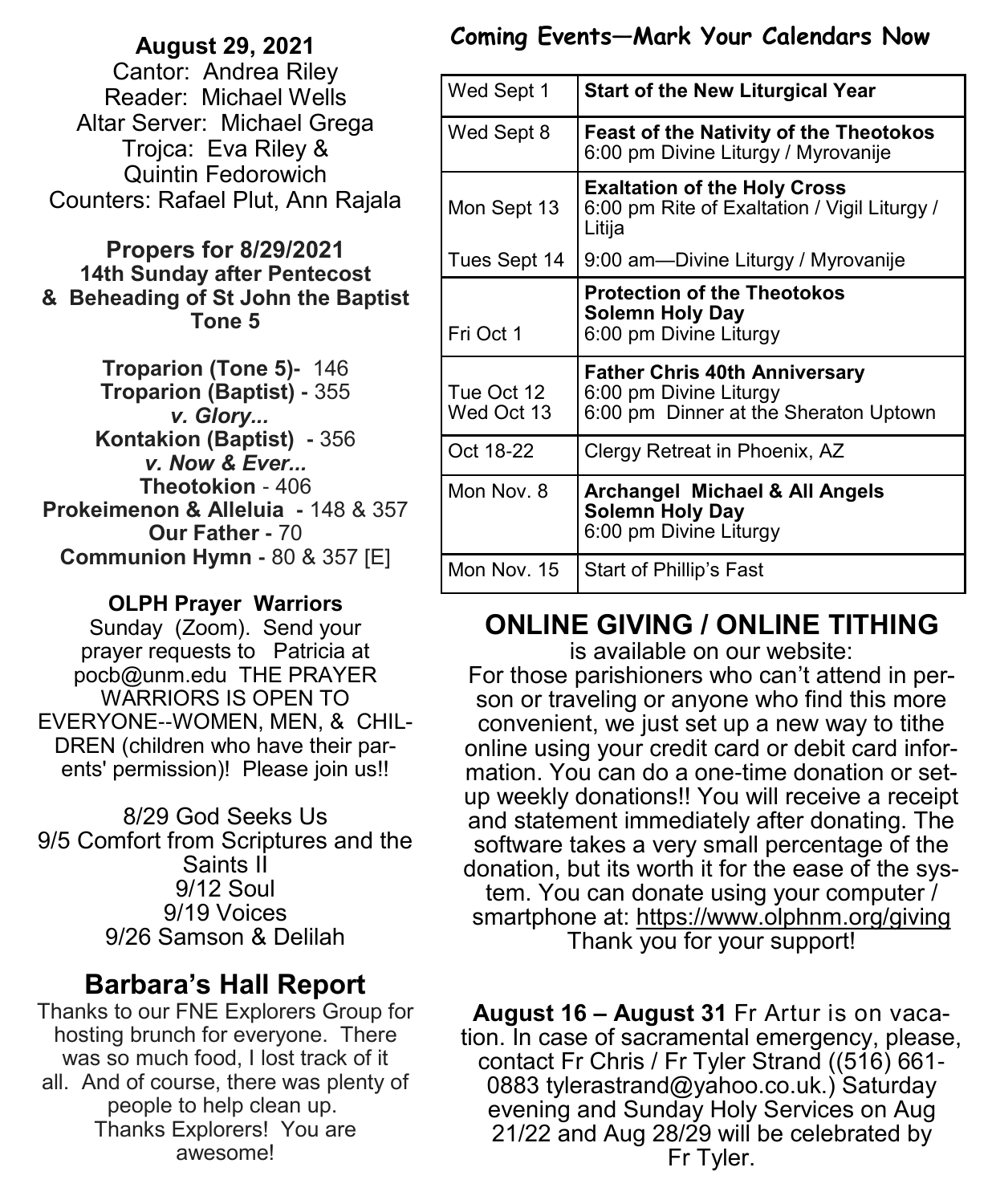### **What: OLPH Women's Day of Reflection 2021 When: Saturday, October 16 Where: Our Lady of Perpetual Help Byzantine Catholic Church**

We are blessed to have a speaker this year, Shelley Leif, who is coming all the way from St. Paul, MN. Shelley has a master's degree in pastoral ministries and a spiritual director certification from the Cenacle of Our Lady of Divine Providence School of Spiritual Direction. She is experienced in giving talks/retreats and is volunteering her time to lead our day of reflection this year. Shelley will be leading us in reflections on peace of heart based on Searching for and Maintaining Peace by Fr. Jacques Philippe, a rich and practical treatise which has become a modern day classic. Shelley likes to use stories of real people and real struggles to help vividly illustrate the importance and difficulty in pursuing and maintaining the peace which is a gift of God. "Peace I leave with you; my peace I give you; not as the world gives do I give to you. Let not your hearts be troubled, neither let them be afraid." John 14:27

### **August 28: St Moses of Ethiopia**

**Moses the Black** (330–405), also known as **Abba Moses the Robber**, **the Ethiopian** , and **the Strong**, was an [ascetic](https://en.wikipedia.org/wiki/Asceticism) monk and priest in Egypt in the fourth century AD, and a notable [Desert Father.](https://en.wikipedia.org/wiki/Desert_Father) According to stories about him, he converted from a life of crime to one of asceticism. He is mentioned in [Sozomen'](https://en.wikipedia.org/wiki/Sozomen)s *Ecclesiastical History*, written about 70 years after Moses's death

Moses was a servant of a government official in [Egypt](https://en.wikipedia.org/wiki/Egypt) who dismissed him for theft and suspected murder.

On one occasion, a barking dog prevented Moses from carrying out a robbery, so he swore vengeance on the owner. Weapons in his mouth, Moses swam the river toward the owner's hut. The owner, again alerted, hid, and the frustrated Moses took some of his sheep to slaughter. Attempting to hide from local authorities, he took shelter with some [monks](https://en.wikipedia.org/wiki/Monk) in a colony in the desert of [Wadi El Natrun,](https://en.wikipedia.org/wiki/Wadi_El_Natrun) then called Scetes, near [Al](https://en.wikipedia.org/wiki/Alexandria)[exandria.](https://en.wikipedia.org/wiki/Alexandria) The dedication of their lives, as well as their peace and contentment, influenced Moses deeply. He soon gave up his old way of life, became a [Christian,](https://en.wikipedia.org/wiki/Christians) was baptized and joined the monastic community at Scetes.

Moses had a rather difficult time adjusting to regular monastic discipline. His flair for adventure remained with him. Attacked by a group of robbers in his desert cell, Moses fought back, overpowered the intruders, and dragged them to the chapel where the other monks were at prayer. He told the brothers that he did not think it [Christian](https://en.wikipedia.org/wiki/Christianity) to hurt the robbers and asked what he should do with them. The robbers themselves repented and joined the community as brothers afterwards. Moses was zealous in all he did, but became discouraged when he concluded he was not perfect enough. Early one morning, Isidore, abbot of the [monastery,](https://en.wikipedia.org/wiki/Monastery) took Moses to the roof and together they watched the first rays of dawn come over the horizon. Isidore said to Moses, "Only slowly do the rays of the sun drive away the night and usher in a new day, and thus, only slowly does one become a perfect contemplative."

Moses proved to be effective as a prophetic spiritual leader. The abbot ordered the brothers to fast during a particular week.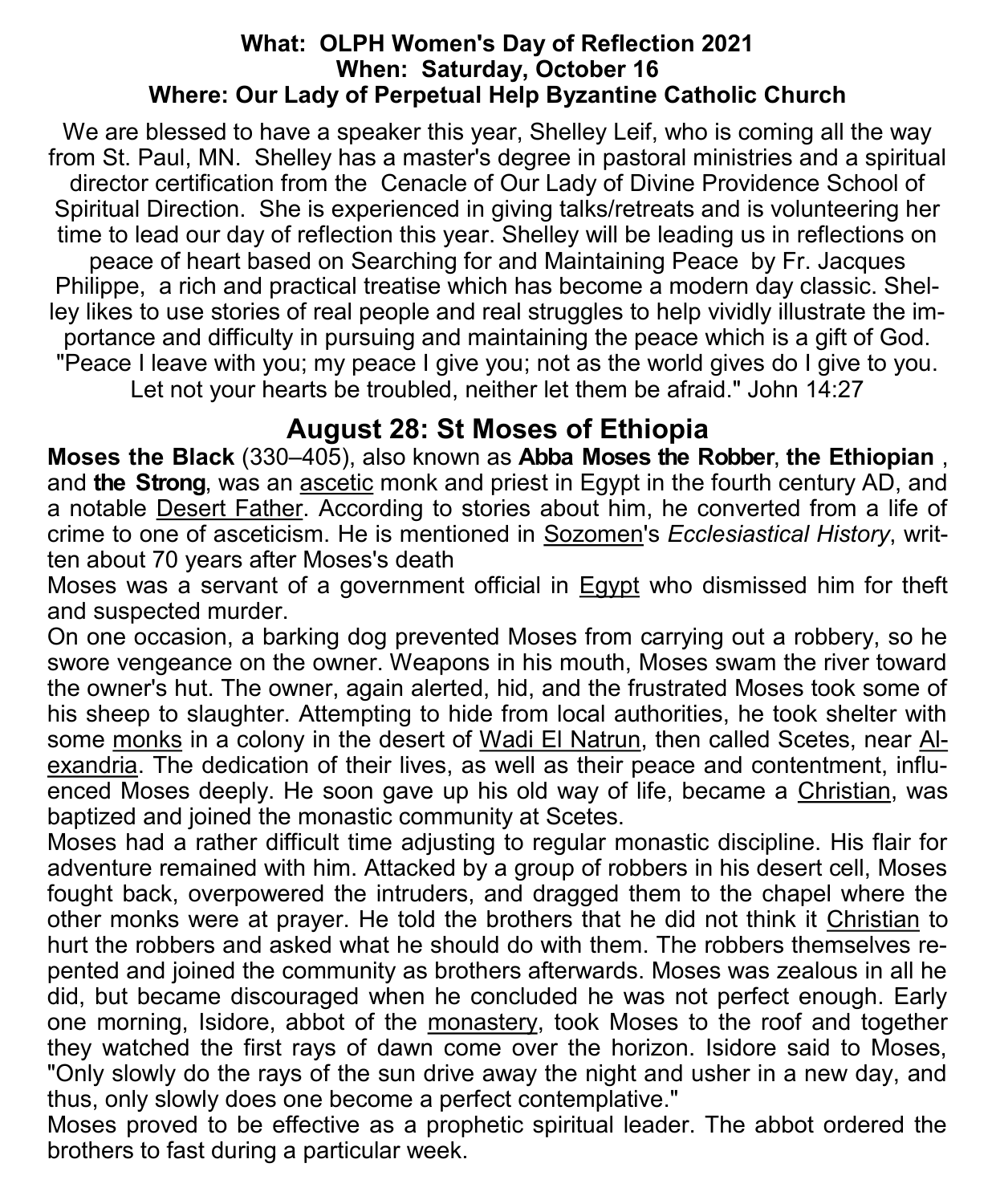Some brothers came to Moses, and he prepared a meal for them. Neighboring monks reported to the abbot that Moses was breaking the fast. When they came to confront Moses, they changed their minds, saying, "You did not keep a human commandment, but it was so that you might keep the divine commandment of hospitality." Some see in this account one of the earliest allusions to the Paschal fast, which developed at this time.

When a brother committed a fault and Moses was invited to a meeting to discuss an appropriate penance, Moses refused to attend. When he was again called to the meeting, Moses took a leaking jug filled with water and carried it on his shoulder. Another version of the story has him carrying a basket filled with sand. When he arrived at the meeting place, the others asked why he was carrying the jug. He replied, "My sins run out behind me and I do not see them, but today I am coming to judge the errors of another." On hearing this, the assembled brothers forgave the erring monk. Moses became the spiritual leader of a colony of [hermits](https://en.wikipedia.org/wiki/Hermits) in the [Western Desert.](https://en.wikipedia.org/wiki/Western_Desert_(North_Africa)) Later, he was ordained a priest.

At about age 75, about the year 405 AD, word came that the [Mazices,](https://en.wikipedia.org/wiki/Mazices) a group of [Ber](https://en.wikipedia.org/wiki/Berber_people)[bers,](https://en.wikipedia.org/wiki/Berber_people) planned to attack the monastery. The brothers wanted to defend themselves, but Moses forbade it. He told them to retreat, rather than take up weapons. Citing that a violent death was the appropriate death for a former robber—"All who take the sword will perish by the sword"—he opted to remain behind. He was joined by seven others, and they were together martyred by the bandits on July 1.

A different story of Abba Moses' death is related in *The Paradise of the Holy Fathers*:

31. Abba Poemen said: Abba Moses asked Abba Zechariah a question when he was about to die, and said unto him, "Father, is it good that we should hold our peace?" And Zechariah said unto him, "Yea, my son, hold thy peace." And at the time of his death, whilst Abba Isidore was sitting with him, Abba Moses looked up to heaven, and said, "Rejoice and be glad, O my son Zechariah, for the gates of heaven have been opened."

Moses was highly praised by his contemporaries. In his 5th century AD *Ecclesiastical History*, written about 70 years after Moses's death, Hermias Sozomen sums up Moses's legacy as follows:

So sudden a conversion from vice to virtue was never before witnessed, nor such rapid attainments in monastical philosophy. Hence God rendered him an object of dread to the demons and he was ordained presbyter over the monks at Scetis. After a life spent in this manner, he died at the age of seventy-five, leaving behind him numerous eminent disciples.

— *Sozomen, in his [Ecclesiastical History, Book VI, Chapter XXIX](http://www.arxpub.com/evolpub/CRE/CREseries.html#CRE12)*

A modern interpretation honors Moses the Ethiopian as an apostle of non-violence. His relics and major shrine are found today at the Church of the [Virgin Mary](https://en.wikipedia.org/wiki/Virgin_Mary) in the [Paromeos Monastery](https://en.wikipedia.org/wiki/Paromeos_Monastery)